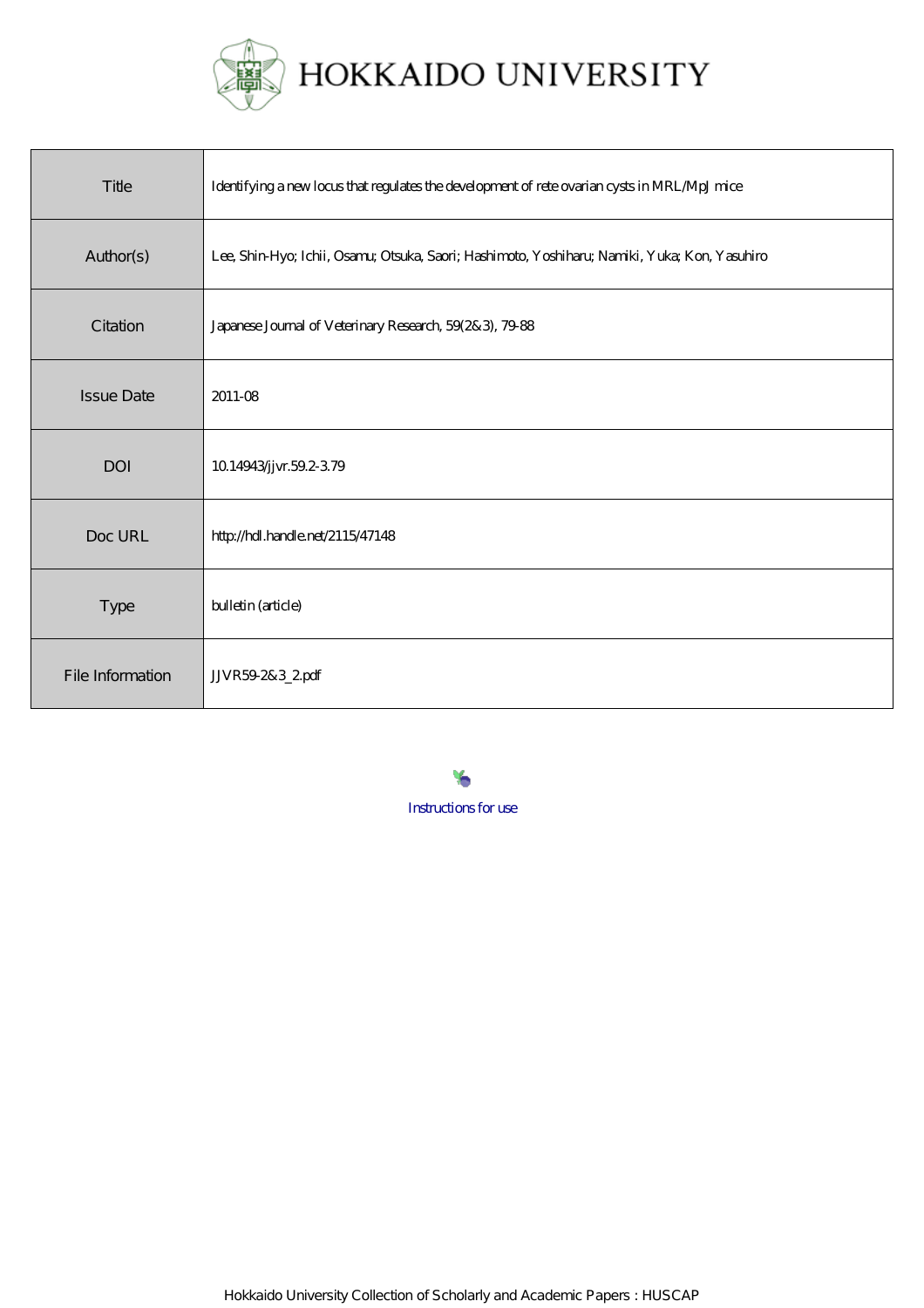# **Identifying a new locus that regulates the development of rete ovarian cysts in MRL/MpJ mice**

# Shin-Hyo Lee<sup>1)</sup>, Osamu Ichii<sup>1)</sup>, Saori Otsuka<sup>1)</sup>, Yoshiharu Hashimoto<sup>2</sup>, Yuka Namiki<sup>2</sup>, and Yasuhiro Kon<sup>1,\*</sup>

<sup>1)</sup>Laboratory of Anatomy, Department of Biomedical Sciences, Graduate School of Veterinary Medicine, Hokkaido University, Sapporo 060-0818, Japan

<sup>2)</sup>Office for Faculty Development and Teaching Enriched Veterinary Medicine, Graduate School of Veterinary Medicine, Hokkaido University, Sapporo 060-0818, Japan

Received for publication, June 2, 2011; accepted, June 21, 2011

#### **Abstract**

**MRL/MpJ (MRL) is a mouse model for autoimmune disease and develops ovarian cysts with age. The ovarian cysts originate from the rete ovarii, which is considered to be the remnant of fetal mesonephric tubules. In a previous study, we analyzed the genetic background of ovarian cysts by using backcross progenies between MRL and C57BL/6N (B6) mice. By interval mapping, suggestive linkages were detected on several chromosomes (Chrs), and a significant linkage on Chr 14 was designated as MRL Rete Ovarian Cyst (***mroc***).**

**In the present study, which evaluated 113 F2 intercross progenies, a significant linkage appeared on Chr 6 at the marker position** *D6Mit188* **(likelihood ratio statistic** = **18.5). In particular, the peak regions of Chrs 6 and 14, which contain major causative loci by backcross analysis, showed close reverse interaction. From these results, a locus on Chr 6 was identified as** *mroc2***, the second major locus associated with ovarian cyst formation in MRL mice.**

Key words: cystic rete ovarii, MRL/MpJ mice, *mroc2*, QTL analysis, rete ovarii

#### **Introduction**

 In humans and animals, ovarian cysts are major causes of female reproductive dysfunctions. They are derived from several components of the ovary, such as ovarian surface epithelium, follicles, corpus luteum, and rete ovarii. $2,16$  In veterinary medicine, ovarian disorders, including

cystic changes, cause economic loss by affecting the fertility of farm animals such as cattle, sheep, and swine. $16$ 

 The rete ovarii is homologous to the male rete testis. It is considered to be the remnant of mesonephric tubules and is composed of mesenchymal cells that have migrated from the mesonephros to the embryonic gonad.<sup>6,24-26)</sup> While

\*Corresponding author: Yasuhiro Kon, Laboratory of Anatomy, Department of Biomedical Sciences, Graduate School of Veterinary Medicine, Hokkaido University, Sapporo 060-0818, Japan Phone and Fax:  $+81-11-706-5189$ . E-mail: y-kon@vetmed.hokudai.ac.jp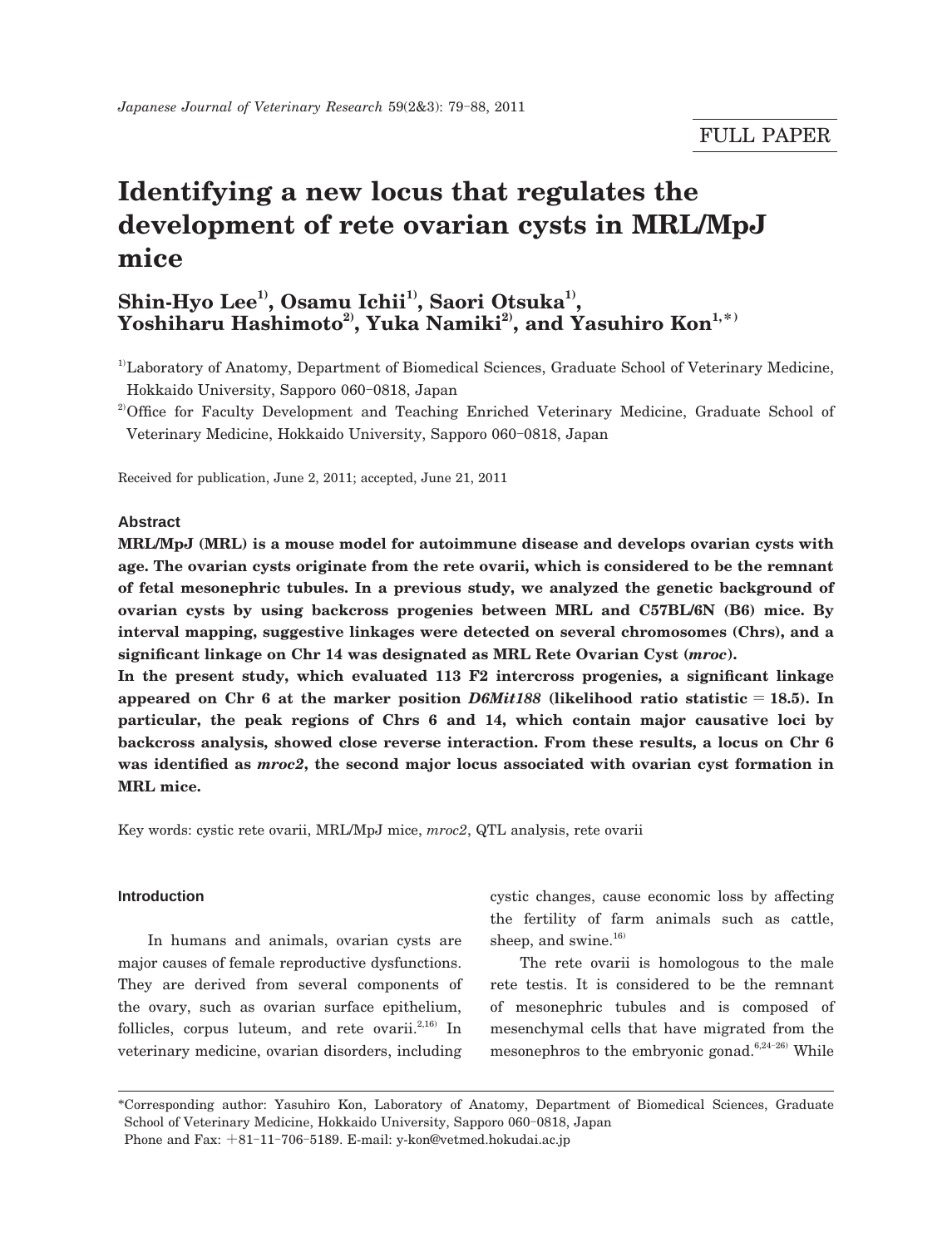the rete system is considered to play a central role in ovary development, the rete ovarii in adults is generally a nonfunctional vestigial tissue.<sup>4,5)</sup> However, some authors have hypothesized that the rete ovarii has a secretory role, which is supported by observations of eosinophilic and periodic acid-Schiff-positive secretion, columnar epithelium, and wide lumina of rete tubules in several species. $27$  On the other hand, the rete ovarii is reportedly associated with pathological processes via lumen dilation and hyperplastic and/or hypertrophic epithelial changes in mice  $^{3,15,23)}$ 

 MRL/MpJ (MRL) mice are the representative model for autoimmune diseases, including dermatitis, vasculitis, arthritis, and glomerulonephritis. $1,10,22$ ) In addition to these autoimmune-mediated inflammatory characteristics, this strain shows interesting phenotypes such as active regeneration, metaphase-specific apoptosis in spermatogenesis, heat-shock resistance in spermatocytes, and the appearance of oocytes in testes.<sup>17,20,21)</sup> Furthermore, we identified a new phenotype: spontaneous development of ovarian cysts originating from the rete ovarii in aged female  $MRL$  mice.<sup>11)</sup> This finding suggests that MRL mice could be spontaneous models of ovarian cysts and provides fundamental information about female reproductive dysfunction.

 In a previous study, to determine the susceptibility loci of MRL ovarian cysts originating from the rete ovarii, we performed quantitative trait loci (QTL) analysis using backcross progenies with C57BL/6N  $(B6)$  mice.<sup>14)</sup> The marker positions *D3Mit182*-*244*, *D4Mit248*, *D6Mit316*, and *D11Mit212* show suggestive linkages to the development of ovarian cysts. The locus at the *D14Mit37* marker position on chromosome (Chr) 14, which showed significant linkage (likelihood ratio statistic  $[LES] = 13.5$ ), was designated as MRL Rete Ovarian Cyst (*mroc*). Furthermore, these findings suggest that the development of rete ovarian cysts in MRL mice is regulated by multiple loci on their autosomes.

 In the present study, we analyzed F2 intercross progenies to obtain more detailed information about candidate QTLs related to the development of ovarian cysts in MRL mice. Comprehensive and accurate QTL analysis using both backcross and F2 progenies is fundamental for identifying the genes responsible for the development of rete ovarian cysts. These results would provide novel genetic information about the pathogenesis of ovarian disease in human and veterinary reproductive medicine.

#### **Materials and Methods**

*Animals:* Mouse MRL and B6 strains were purchased from Japan SLC Inc. (Hamamatsu, Japan), and F1 progenies from these were generated in our laboratory. A total of 113 F2 progenies were generated by an MRL  $\times$  B6 cross between F1 mice of both sexes. Some F1 progenies were mated with MRL mice to produce 213 MRL  $\times$  [MRL  $\times$  B6] F1 backcross progenies as previously described.<sup>14)</sup> These animals were maintained in specific pathogen-free conditions with a room temperature of  $22^{\circ}C \pm 4^{\circ}C$ , relative humidity of  $55\% \pm 20\%$ , and a 12-h light and dark cycle in the animal facility of the Graduate School of Veterinary Medicine, Hokkaido University. The mice were allowed free access to water and rodent food in pellet form. The mice were housed in an animal facility approved by the Association for Assessment and Accreditation of Laboratory Animal Care, and the project was approved by the Animal Experiment Committee of the Graduate School of Veterinary Medicine, Hokkaido University.

*Phenotyping:* The phenotyping of ovarian cystic change was performed according to our previous study.<sup>14)</sup> Briefly, ovaries of  $F2$  progenies were collected at 8 months of age, fixed with Bouin's solution overnight, processed through graded alcohol, and embedded in paraffin by a routine procedure. Serial sections 3-μm-thick by 30 μm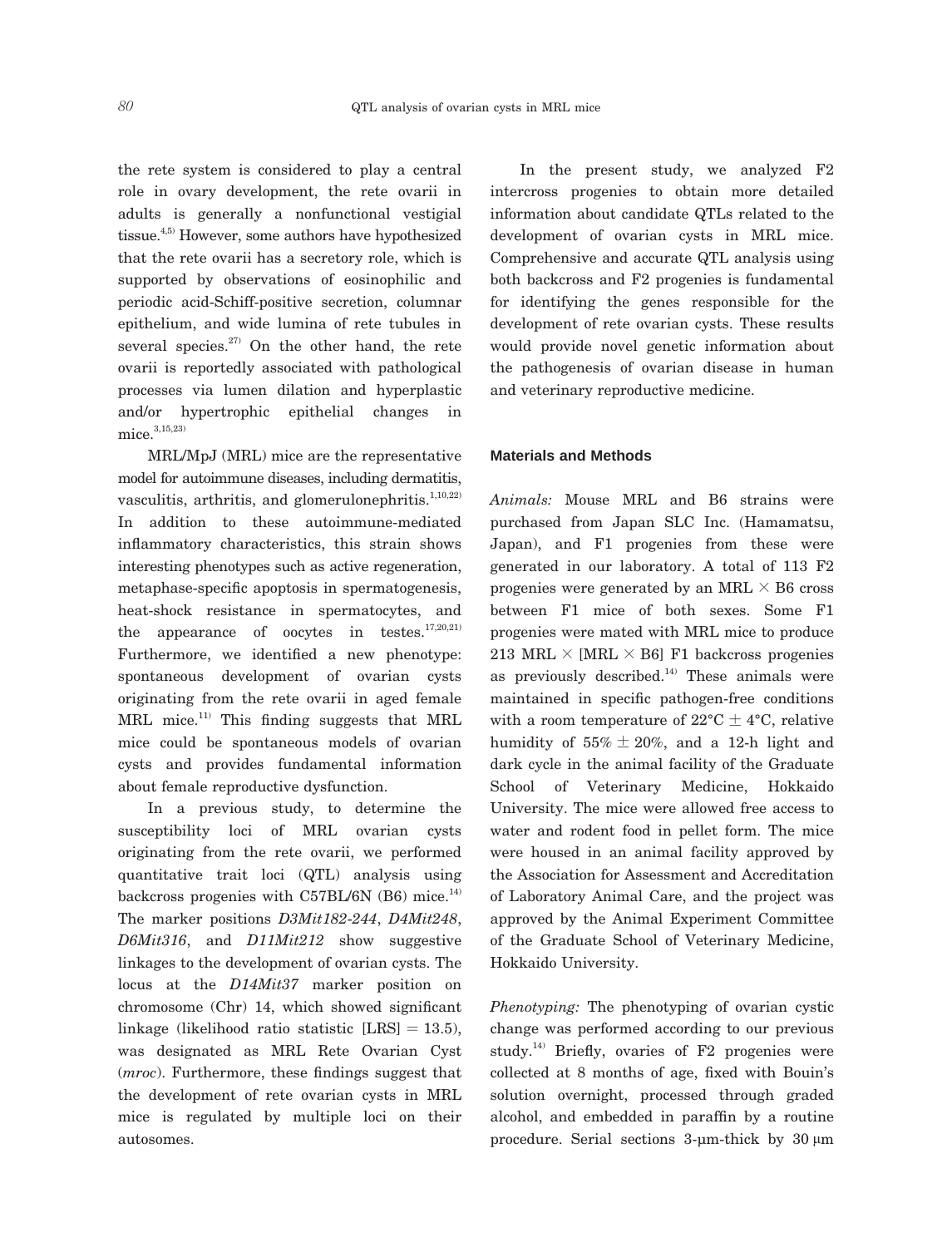intervals with bilateral ovaries were cut and stained with hematoxylin and eosin by standard procedures. Only the section containing the biggest cystic rete ovarii was chosen for phenotype evaluation, photographed with a digital camera, and measured by ImageJ (NIH, http://www.nih. gov/ij/). Because we had already confirmed that the circumference of the rete ovarii reflected the severity of ovarian cysts, $14$  these values were used as a quantitative trait in QTL analysis. When calculating the rete ovarii circumference in all mice, the F2 progenies with both larger values than the average B6 value and flattened epithelia were considered to show cystic changes.

*Statistical analysis:* The phenotype values of MRL, B6, and their progenies were evaluated by the nonparametric Kruskal-Wallis test (Schéffe's method) (Fig. 1c).

*Genotyping:* Genomic DNA was extracted from the spleen with a standard protocol and applied to a genome-wide scan analysis based on polymerase chain reaction (PCR), using 98 polymorphic microsatellite markers (Table 1). For 0.2- to 40.0-cM intervals (average  $= 15.1$  cM), primer pairs of microsatellite markers were selected from the database at Mouse Genome Informatics (http://www.informatics.jax.org/).

 PCR was carried out on a PCR thermal cycler (iCycler; Bio-Rad, Madison, WI, USA) with a cycling sequence of 94°C for 2 min (1 cycle) followed by 40 cycles consisting of denaturation at 94°C for 40 s, primer annealing at 58°C for 30 s, and extension at 72°C for 30 s. Taq DNA polymerase and buffers were purchased from Promega (Madison, WI, USA). The amplified samples were electrophoresed in 2% NuSieve 3:1 Agarose Gel (Cambrex Bio Science Rockland Inc., Rockland, ME, USA) or Agarose 3:1 (AMRESCO Inc., Solon, OH, USA), stained with ethidium bromide, and photographed under an ultraviolet lamp.

*Genomic linkage and statistical analysis:* Before

whole-genome scanning, 6 F2 mice of high trait in ascending order of rete ovarii circumference  $($  > 7,000  $\mu$ m) were tested by chi-square  $(\chi^2)$ analysis to identify the causative chromosomes. To identify the QTLs of ovarian cysts, the data of the trait score and genotyping were analyzed by MapManager QTXb20. The permutation tests were performed in 1-cM steps for 10,000 permutations to determine the statistically suggestive, significant, and very significant levels. Final results of interval mapping were considered to be suggestive for an LRS of 9.2, significant for an LRS of 17.2, and highly significant for an LRS of 28.8.

 Among whole-genomic-locus-coded microsatellite markers, the interactive locus throughout the genome was analyzed by  $\chi^2$  statistics by MapManager QTXb20. The genotype and phenotype values of the interactive locus were investigated in detail and compared with those of the significant locus on Chr 6 by F2 QTL analysis.

#### **Results**

## *Histological features and distribution of ovarian cyst sizes in B6 and MRL progenies*

 Fig. 1 shows the histology and appearance of dilated rete ovarii in MRL, B6, F1, and F2 progenies. From 113 F2 progenies, 31 mice showed cystic changes in the rete ovarii according to our histological criteria. However, the circumference of rete ovarii varied among these mice (Fig. 1a and b). The circumferences of rete ovarii in MRL and B6 mice and their progenies were compared as shown in Fig. 1c. The average values of F2 progenies tended to be smaller than those of backcross progenies and larger than those of F1 progenies (Fig. 1c). In Fig. 1d, the individual traits of F2 progenies (n  $= 113$ ) were arranged by the circumference of rete ovarii and compared with those of backcross progenies  $(n = 213)$ . The trait distribution curve of F2 progenies was sharper than that of backcross progenies, and the maximum circumferences of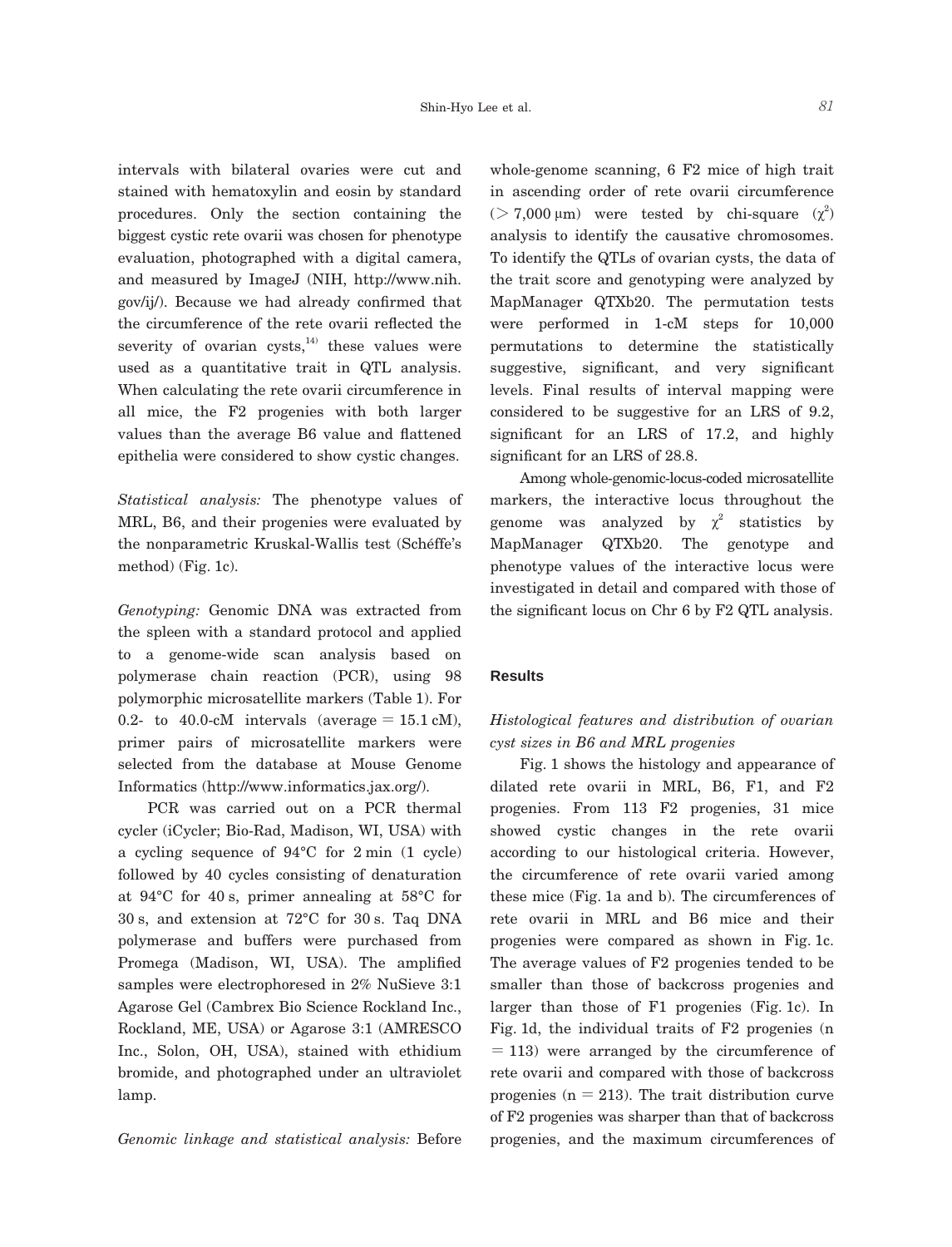| Marker   | $\rm cM$ | Marker                            | $\rm cM$ | Marker    | $\rm cM$ |
|----------|----------|-----------------------------------|----------|-----------|----------|
| D1Mit64  | 3.67     | D6Mit323                          | 37.75    | D13Mit17  | 7.73     |
| D1Mit123 | 17.67    | D6Mit105                          | 49.71    | D13Mit13  | 30.06    |
| D1Mit303 | 31.79    | D6Mit10                           | 52.75    | D13Mit260 | 63.73    |
| D1Mit134 | 41.24    | D6Mit194                          | 62.90    |           |          |
| D1Mit191 | 52.66    | D6Mit374                          | 64.60    | D14Mit10  | 6.41     |
| D1Mit107 | 70.19    |                                   |          | D14Mit133 | 16.80    |
| D1Mit403 | 81.03    | D7Mit178                          | 2.02     | D14Mit141 | 24.28    |
|          |          | D7Mit82                           | 32.76    | D14Mit142 | 27.68    |
| D2Mit369 | 24.51    | D7Mit105                          | 79.29    | D14Mit37  | 33.21    |
| D2Mit107 | 65.13    |                                   |          | D14Mit193 | 37.26    |
| D2Mit148 | 100.49   | D8Mit224                          | 19.38    | D14Mit265 | 50.90    |
|          |          | D8Mit226                          | 23.05    | D14Mit266 | 64.86    |
| D3Mit130 | 2.55     | D8Mit205                          | 28.85    |           |          |
| D3Mit182 | 21.73    | D8Mit343                          | 39.33    | D15Mit111 | 13.02    |
| D3Mit244 | 35.01    | D8Mit50                           | 43.51    | D15Mit71  | 37.80    |
| D3Mit103 | 46.83    | D8Mit248                          | 44.99    | D15Mit245 | 48.21    |
| D3Mit288 | 52.94    | D8Mit242                          | 50.07    |           |          |
| D3Mit320 | 66.75    | D8Mit211                          | 54.51    | D16Mit131 | 3.41     |
| D3Mit129 | 80.49    | D8Mit200                          | 61.37    | D16Mit140 | 40.30    |
|          |          | D8Mit56                           | 76.14    | D16Mit70  | 48.81    |
| D4Mit235 | 3.57     |                                   |          | D16Mit106 | 57.68    |
| D4Mit178 | 34.92    | D9Mit91                           | 20.74    |           |          |
| D4Mit301 | 42.14    | D9Mit181                          | 46.58    | D17Mit198 | 14.59    |
| D4Mit145 | 43.30    | D9Mit76                           | 50.18    | D17Mit119 | 38.15    |
| D4Mit12  | 57.76    | D9Mit18                           | 71.49    | D17Mit221 | 58.77    |
| D4Mit251 | 69.05    |                                   |          |           |          |
| D4Mit127 | 80.52    | D10Mit166                         | 2.06     | D18Mit177 | 21.39    |
| D4Mit42  | 82.64    | D <sub>10</sub> Mit <sub>42</sub> | 39.72    | D18Mit51  | 34.41    |
|          |          | D10Mit271                         | 72.31    | D18Mit186 | 45.63    |
| D5Mit352 | 18.40    |                                   |          |           |          |
| D5Mit201 | 39.55    | D11Mit62                          | 5.78     | D19Mit68  | 3.38     |
| D5Mit101 | 80.16    | D11Mit230                         | 16.15    | D19Mit80  | 18.24    |
|          |          | D11Mit212                         | 54.34    | D19Mit91  | 40.53    |
| D6Mit166 | 1.99     | D11Mit199                         | 65.48    | D19Mit33  | 51.76    |
| D6Mit74  | 23.70    | D11Mit48                          | 82.96    |           |          |
| D6Mit33  | 24.42    |                                   |          | DXMit166  | 28.26    |
| D6Mit316 | 27.41    | D12Mit185                         | 9.85     | DXMit130  | 55.45    |
| D6Mit243 | 32.27    | D12Mit136                         | 13.00    | DXMit186  | 76.75    |
| D6Mit188 | 32.53    | D12Mit158                         | 38.14    |           |          |

**Table 1. List of the microsatellite markers used in the genotyping of F2 progenies. For positions of the microsatellite markers, refer to Mouse Genome Informatics.**

the rete ovarii of F2 progenies were lower than those of backcross progenies.

linkage to cystic changes in rete ovarii (Table 2).

### *Genetic analysis of ovarian cysts in F2 progenies*

 To clarify the relationships between genotypes of F2 progenies and each chromosome locus, the  $\chi^2$  test was performed using 6 selected progenies showing large rete ovarii circumferences in ascending order. The marker position *D6Mit188*

 In QTL analysis, the highest linkage above the significant level  $(LRS > 17.2)$  was detected only in Chr 6, and suggestive linkages  $(9.2 \le$  $LRS < 17.2$ ) were not found in any chromosomes (Fig. 2a). Linkage details are shown in Fig. 2b. The loci at the *D6Mit188* (32.53 cM) marker position showed the highest linkage (LRS =

(32.53 cM) on Chr 6 showed the most significant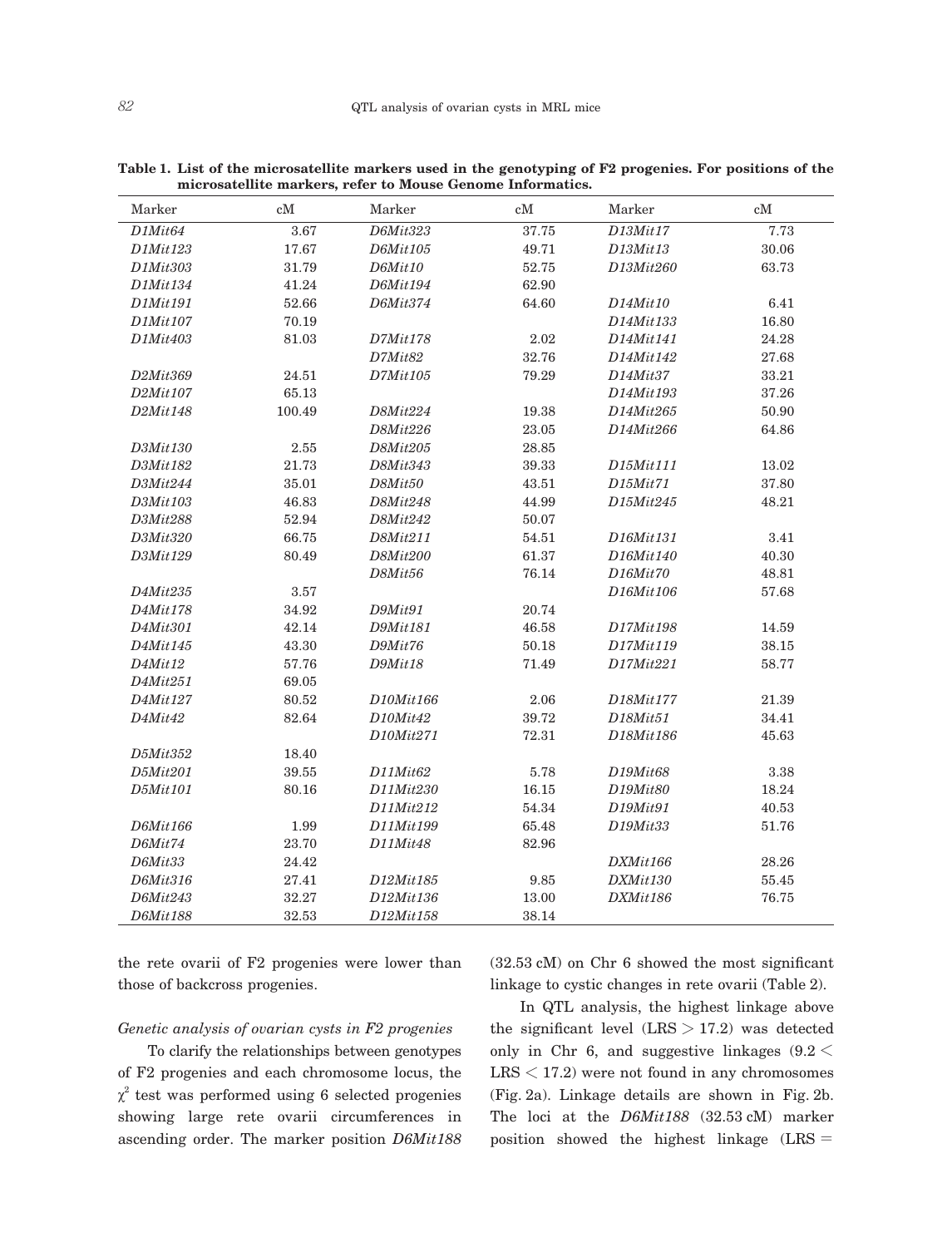

**Fig. 1. Histological observation of cystic changes in murine rete ovarii of 8-month-old F2 progenies from crosses between B6 and MRL.** (a) A small rete ovarian cyst (arrow) can be seen localized near the hilus. (b) Remarkable expansion of rete ovarii (asterisk) can be observed. Bars = 200 μm. (c) Average of ovarian cyst sizes in MRL, B6, (MRL  $\times$  B6) F1, F2, and backcross progenies (mean  $\pm$  S.E.) were evaluated by the nonparametric Kruskal-Wallis test (Schéffe's method). (\**P* < 0.0001, \*\**P* = 0.003). (d) Distributions of circumferences of rete ovarii in 113 F2 and 213 backcross progenies.

18.5), and *D6Mit243* (32.37 cM) and *D6Mit323* (37.75 cM) beside the peak region showed suggestive linkages to the circumference of ovarian cysts. From these results, we defined a significant locus around a suggestive locus (*D6Mit243*-*D6Mit323*: 32.27-37.75 cM) as a susceptibility locus of ovarian cyst development (MRL Rete Ovarian Cyst 2 [*mroc2*]).

 Furthermore, the loci of *D1Mit191*, *D7Mit82*, *D12Mit185*, *D13Mit13*, *D14Mit37*, *D14Mit193*, *D14Mit265*, and *D17Mit221* interacted with *D6Mit188* in *mroc2*, showing high *P* values, according to the analysis by MapManager QTXb20 (Table 3). Above all, interaction analysis using F2 generations showed that the broad region on Chr 14 (*D14Mit37*, *D14Mit193*, and *D14Mit265*: 33.21-50.90 cM) containing the major locus *mroc* was closely related with *D6Mit188* in *mroc2*. Other interactive loci not showing direct effects on the phenotype of ovarian cysts were interpreted as indirect modifier factors in the environmental background in F2 progenies.

#### **Discussion**

 In this study, we analyzed the genetic locus associated with the development of MRL ovarian cysts. Our previous study using backcross progenies between MRL and B6 mice revealed that the development of ovarian cysts is regulated by polygenic factors on autosomes. $^{14)}$  To obtain further genetic information about this, we compared rete ovarii circumference between the progenies formed from crosses between B6 and MRL mice. The F2 progenies composed of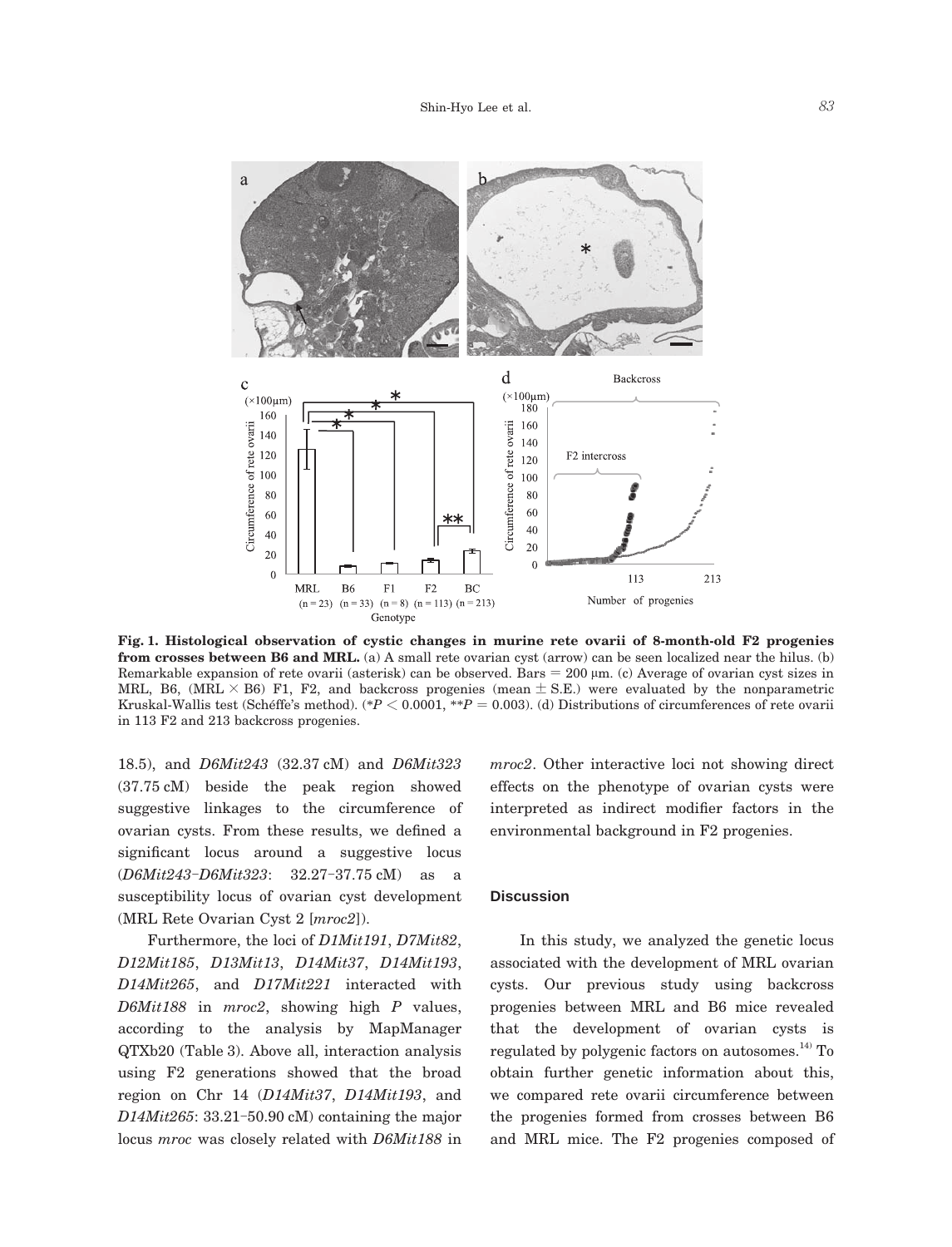|                | Marker                            | cM     | Genotype       |                  |                |          |       |                    |             | Genotype |                |                |                                                                 |          |         |
|----------------|-----------------------------------|--------|----------------|------------------|----------------|----------|-------|--------------------|-------------|----------|----------------|----------------|-----------------------------------------------------------------|----------|---------|
| Chr            |                                   |        | M/M            | B/B              | M/B            | $\chi^2$ |       | <i>p-value</i> Chr | Marker      | cM       | M/M            | B/B            | $\ensuremath{\mathsf{M}}\xspace/\ensuremath{\mathsf{B}}\xspace$ | $\chi^2$ | p-value |
|                | D1Mit64                           | 3.67   | $\mathbf{1}$   | $\mathbf{1}$     | $\overline{4}$ | 1.375    | 0.503 | 10                 | D10Mit166   | 2.06     | $\mathbf{0}$   | 3              | 3                                                               | 1.375    | 0.503   |
| 1              | D1Mit134                          | 41.24  | $\mathbf{1}$   | $\boldsymbol{2}$ | 3              | 0.375    | 0.829 |                    | D10Mit271   | 72.31    | 3              | $\mathbf{1}$   | $\overline{2}$                                                  | 0.375    | 0.829   |
|                | D1Mit403                          | 82.03  | $\overline{2}$ | $\overline{2}$   | $\overline{2}$ | 0.000    | 1.000 |                    |             |          |                |                |                                                                 |          |         |
|                |                                   |        |                |                  |                |          |       |                    | D11Mit62    | 5.78     | $\mathbf{1}$   | $\overline{2}$ | 3                                                               | 0.375    | 0.829   |
| $\overline{2}$ | D <sub>2</sub> Mit <sub>369</sub> | 24.51  | 4              | 1                | 1              | 1.375    | 0.503 | 11                 | D11Mit48    | 82.96    | $\mathfrak{D}$ | $\overline{2}$ | $\overline{2}$                                                  | 0.000    | 1.000   |
|                | D2Mit107                          | 65.07  | 1              | $\mathbf{1}$     | $\overline{4}$ | 1.375    | 0.503 |                    |             |          |                |                |                                                                 |          |         |
|                | D2Mit148                          | 100.49 | $\theta$       | $\mathbf{1}$     | 5              | 4.375    | 0.112 | 12                 | D12Mit185   | 5.52     | 5              | 0              | $\mathbf{1}$                                                    | 4.375    | 0.112   |
|                |                                   |        |                |                  |                |          |       |                    | D12Mit158   | 38.14    | $\overline{2}$ | $\overline{2}$ | $\overline{2}$                                                  | 0.000    | 1.000   |
|                | D3Mit130                          | 2.55   | $\overline{2}$ | $\mathbf{1}$     | 3              | 0.375    | 0.829 |                    |             |          |                |                |                                                                 |          |         |
| 3              | D3Mit288                          | 52.94  | $\overline{2}$ | $\mathbf{1}$     | 3              | 0.375    | 0.829 |                    | D13Mit17    | 7.73     | $\overline{2}$ | 3              | 1                                                               | 0.375    | 0.829   |
|                | D3Mit129                          | 80.49  | $\overline{2}$ | $\mathbf{1}$     | 3              | 0.375    | 0.829 | 13                 | D13Mit260   | 63.73    | $\mathbf{1}$   | 1              | $\overline{\mathbf{4}}$                                         | 1.375    | 0.503   |
|                |                                   |        |                |                  |                |          |       |                    |             |          |                |                |                                                                 |          |         |
|                | D4Mit235                          | 3.57   | 3              | $\theta$         | 3              | 1.375    | 0.503 |                    | D14Mit10    | 6.41     | $\overline{2}$ | 1              | 3                                                               | 0.375    | 0.829   |
| 4              | D4Mit301                          | 42.14  | $\overline{2}$ | $\theta$         | $\overline{4}$ | 2.375    | 0.305 |                    | 14 D14Mit37 | 33.21    | $\theta$       | $\overline{2}$ | $\overline{4}$                                                  | 2.375    | 0.305   |
|                | D4Mit127                          | 80.52  | $\mathbf{1}$   | $\overline{2}$   | 3              | 0.375    | 0.829 |                    | D14Mit266   | 64.86    | $\theta$       | $\mathbf{1}$   | 5                                                               | 4.375    | 0.112   |
|                |                                   |        |                |                  |                |          |       |                    |             |          |                |                |                                                                 |          |         |
|                | D5Mit352                          | 18.40  | $\mathbf{1}$   | $\overline{2}$   | 3              | 0.375    | 0.829 | 15                 | D15Mit111   | 13.02    | $\overline{0}$ | 1              | 5                                                               | 4.375    | 0.112   |
| 5              | D5Mit201                          | 39.55  | 1              | $\mathbf{1}$     | $\overline{4}$ | 1.375    | 0.502 |                    | D15Mit245   | 48.21    | 1              | $\overline{2}$ | 3                                                               | 0.375    | 0.829   |
|                | D5Mit101                          | 80.16  | $\Omega$       | $\overline{2}$   | $\overline{4}$ | 2.375    | 0.305 |                    |             |          |                |                |                                                                 |          |         |
|                |                                   |        |                |                  |                |          |       |                    | D16Mit131   | 3.41     | 1              | $\overline{2}$ | 3                                                               | 0.375    | 0.829   |
|                | D6Mit166                          | 1.99   | $\overline{2}$ | $\mathbf{1}$     | 3              | 0.375    | 0.829 | 16                 | D16Mit106   | 57.68    | $\overline{2}$ | $\theta$       | 4                                                               | 2.375    | 0.305   |
| 6              | <b>D6Mit188</b>                   | 32.53  | 6              | $\mathbf 0$      | $\bf{0}$       | 8.375    | 0.015 |                    |             |          |                |                |                                                                 |          |         |
|                | D6Mit374                          | 64.60  | 4              | $\mathbf{0}$     | $\overline{2}$ | 2.375    | 0.305 |                    | D17Mit198   | 14.59    | 3              | 1              | $\overline{2}$                                                  | 0.375    | 0.829   |
|                |                                   |        |                |                  |                |          |       | 17                 | D17Mit221   | 58.77    | $\theta$       | 3              | 3                                                               | 1.375    | 0.503   |
|                | D7Mit178                          | 2.02   | $\overline{2}$ | $\mathbf{0}$     | $\overline{4}$ | 2.375    | 0.305 |                    |             |          |                |                |                                                                 |          |         |
| 7              | D7Mit105                          | 79.29  | $\overline{2}$ | 3                | $\mathbf{1}$   | 0.375    | 0.829 |                    | D18Mit177   | 21.39    | $\mathbf{1}$   | 1              | 4                                                               | 1.375    | 0.503   |
|                |                                   |        |                |                  |                |          |       | 18                 | D18Mit186   | 45.63    | $\mathbf{1}$   | $\overline{2}$ | 3                                                               | 0.375    | 0.829   |
|                | D8Mit224                          | 19.38  | 4              | $\mathbf{0}$     | $\overline{2}$ | 2.375    | 0.305 |                    |             |          |                |                |                                                                 |          |         |
| 8              | D8Mit50                           | 43.51  | $\overline{2}$ | $\mathbf{0}$     | 4              | 2.375    | 0.305 |                    | D19Mit68    | 3.38     | $\mathbf{1}$   | 2              | 3                                                               | 0.375    | 0.829   |
|                | D8Mit56                           | 76.14  | $\overline{2}$ | $\theta$         | 4              | 2.375    | 0.305 | 19                 | D19Mit33    | 51.76    | $\overline{2}$ | $\overline{2}$ | $\overline{2}$                                                  | 0.000    | 1.000   |
|                |                                   |        |                |                  |                |          |       |                    |             |          |                |                |                                                                 |          |         |
|                | D9Mit91                           | 20.74  | $\mathbf{0}$   | 3                | 3              | 1.375    | 0.503 |                    | DXMit166    | 28.26    | $\overline{0}$ | $\overline{2}$ | 4                                                               | 2.375    | 0.305   |
| 9              | D9Mit18                           | 71.49  | $\mathbf{1}$   | 3                | $\mathfrak{D}$ | 0.375    | 0.829 | $\overline{X}$     | DXMit186    | 76.75    | $\Omega$       | $\mathbf{1}$   | 5                                                               | 4.375    | 0.112   |
|                |                                   |        |                |                  |                |          |       |                    |             |          |                |                |                                                                 |          |         |

Table 2. Result of the  $\chi^2$  test of the 6 most susceptible F2 progenies to ovarian cysts.

 $Chr = Chromosome, M = MRL homozygous, B = B6 heterozygous, H/B = Heterozygous.$ <br>  $\&$  Degrees of freedom = 2

MRL/MRL or B6/B6 homozygotes or MRL/B6 heterozygotes showed smaller average and maximum rete ovarii circumferences than those of backcross progenies composed of MRL/ MRL homozygotes or MRL/B6 heterozygotes. Furthermore, F1 progenies composed of MRL/B6 heterozygotes showed smaller and larger rete ovarii than F2 and backcross progenies and B6 progenies, respectively. From these findings, we considered that the dilations of rete ovarii are promoted by both MRL-derived recessive and dominant factors. In addition to the MRL genetic background, we could not eliminate the possibility that B6-derived genetic factors inhibited the rete

ovary dilations.

 To identify the genetic loci affecting the dilations of rete ovarii, we performed QTL analysis using F2 progenies and clarified that only marker positions from *D6Mit243* to *D6Mit323* (32.27-37.75 cM) on Chr 6 showed high linkage to this phenotype. In particular, *D6Mit188* (32.53 cM) exceeded the significant level. Our previous QTL analysis using backcross progenies between B6 and MRL also showed a suggestive linkage on Chr 6 (24.42-32.53 cM), with the rete ovarii dilations.<sup>14)</sup> From these findings, in addition to QTL-associated rete ovarii dilations on Chr 14 (*mroc*, 33.21-37.26 cM),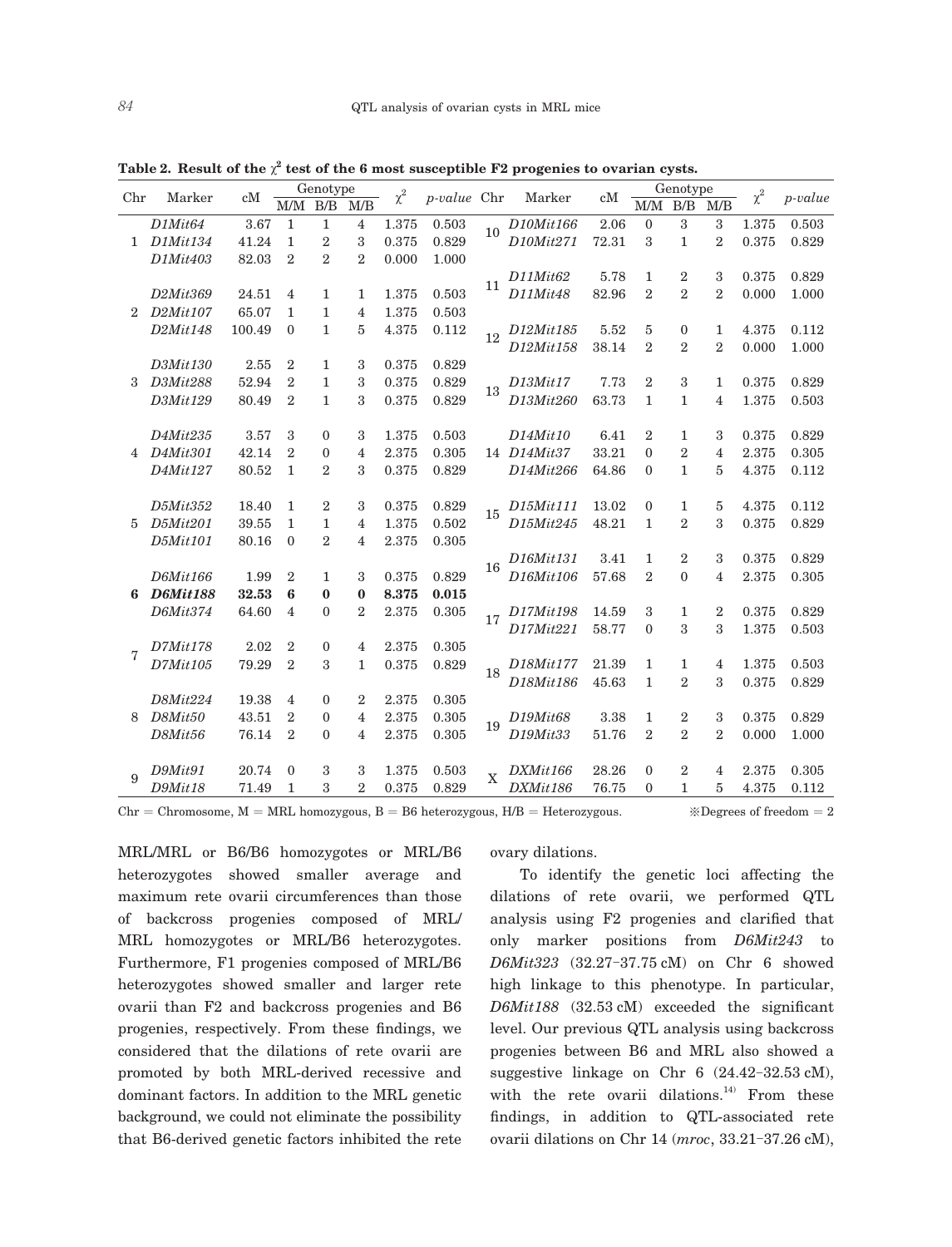

**Fig. 2. Result of interval mapping in F2 progenies.** (a) From the bottom, the black dotted lines represent the suggestive level (LRS score  $= 9.2$ ), significant level (LRS score  $= 17.2$ ), and highly significant level (LRS score  $=$ 28.8) as determined by the permutation test. Black triangles indicate the positions of microsatellite markers for each chromosome. Black solid lines indicate the LRS score  $(n = 113)$ . (b) Details of significant linkages on Chr 6. *mroc2*: MRL Rete Ovarian Cyst 2.

which were found in our previous study, we named the QTL on Chr 6 (32.27-37.75 cM) in F2 analysis as *mroc2*. *mroc2* was reported to contain ovarian teratoma susceptibility loci (*Ots1*) in LT/ Sv mice by  $(B6 \times LT/Sv)$  F2 analysis of Chr 6  $(32.53 \text{ cM})$ <sup>13)</sup> Furthermore, transforming growth factor alpha, which regulates the development

and growth of the female reproductive system, is localized in the  $mroc2$  region (Chr 6, 37.62 cM).<sup>7)</sup> To determine the major candidate gene affecting dilations of MRL rete ovarii, further studies focusing on qualitative and quantitative analyses of these genes on *mroc2* are required.

On the other hand, a contradiction exists,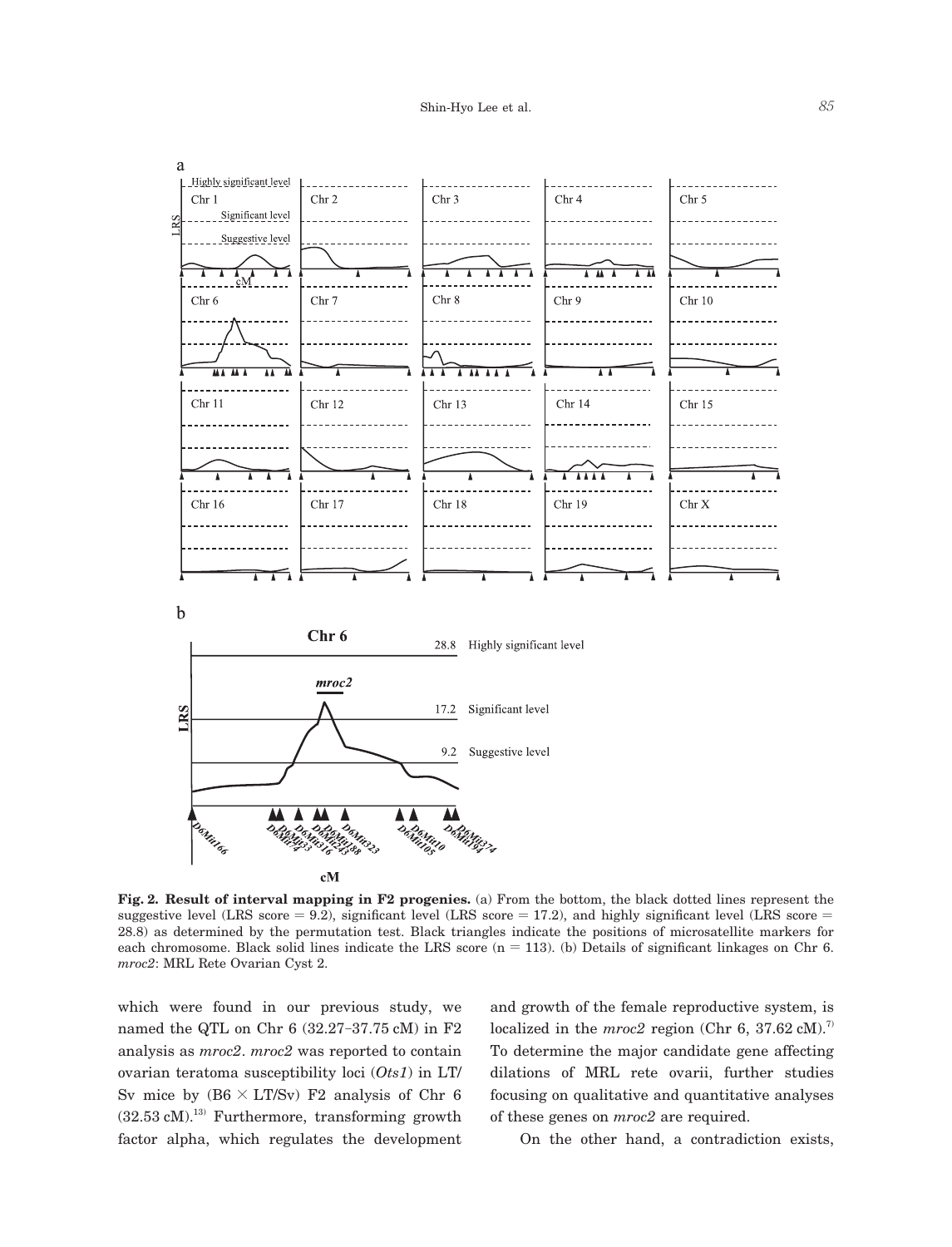| mroc2                        | Interaction report by MapManager QTXb20 using $\chi^2$ test |       |                                    |            |            |                                    |  |  |  |  |  |
|------------------------------|-------------------------------------------------------------|-------|------------------------------------|------------|------------|------------------------------------|--|--|--|--|--|
| $(32.27 - 37.75 \text{ cM})$ | Chr                                                         | cM    | Locus                              | <b>LRS</b> | $p$ -value | Remarks                            |  |  |  |  |  |
|                              | $\mathbf{1}$                                                | 52.66 | D1Mit191                           | 38.1       | < 0.00001  |                                    |  |  |  |  |  |
|                              | 7                                                           | 32.76 | D7Mit82                            | 45.0       |            |                                    |  |  |  |  |  |
|                              | 12                                                          | 9.85  | D <sub>12</sub> Mit <sub>185</sub> | 47.7       |            |                                    |  |  |  |  |  |
| D6Mit188                     | 13                                                          | 30.06 | $D13M$ it13                        | 38.7       |            | The <i>mroc</i> is localized<br>at |  |  |  |  |  |
| $(32.53 \text{ cM})$         | 14                                                          | 33.21 | <b>D14Mit37</b>                    | 45.2       |            | $D14Mit37 \sim D14Mit193$ .        |  |  |  |  |  |
|                              | 14                                                          | 37.26 | D14Mit193                          | 40.9       |            |                                    |  |  |  |  |  |
|                              | 14                                                          | 50.90 | D14Mit265                          | 40.7       |            |                                    |  |  |  |  |  |
|                              | 17                                                          | 58.77 | D17Mit221                          | 45.6       |            |                                    |  |  |  |  |  |
| D6Mit243                     | 7                                                           | 32.76 | D7Mit82                            | 40.6       | < 0.00001  |                                    |  |  |  |  |  |
| $(32.27 \text{ cM})$         |                                                             |       |                                    |            |            |                                    |  |  |  |  |  |
| D6Mit323                     | 7                                                           | 32.76 | D7Mit82                            | 40         | < 0.00001  |                                    |  |  |  |  |  |
| $(37.75 \text{ cM})$         |                                                             |       |                                    |            |            |                                    |  |  |  |  |  |

**Table 3. Interaction analysis between** *mroc2* **and several chromosomal positions.**

especially in terms of cyst severity, between F2 and backcross analyses of *mroc* and *mroc2* genotypes. Briefly, the F2 progenies having significantly larger ovarian cysts simultaneously showed MRL/MRL homozygosity on *mroc2* and B6/B6 homozygosity or MRL/B6 heterozygosity on *mroc* (Table 2). However, the backcross progenies having significantly larger rete ovarii showed MRL/B6 heterozygosity on *mroc2* and MRL/MRL homozygosity on *mroc*. 14) Although the present study could not clarify this genetic contradiction between F2 and backcross progenies, QTL and interaction analyses provided some interesting data. The loci on Chrs 1, 7, 12, 13, 14, and 17 showed significant interactions with Chr 6 (32.53 cM) on *mroc2*, and Chr 7 also showed significant interactions with Chr 6 (32.27 cM and 37.75 cM) on *mroc2*. Importantly, *D14Mit265* (50.90 cM), *D14Mit193* (37.26 cM), and *D14Mit37* (33.21 cM), which showed significant interactions with *D6Mit188* (Chr 6; 32.53 cM), contained *mroc*. 14) Furthermore, there was a possibility that these loci might directly or indirectly interact with each other, including *mroc2*. From these findings, we considered that *mroc2* in F2 progenies was affected by several autosomal loci, including *mroc*, and that the potency and balance of these genotypes determined

the severity of this polygenic phenotype. The complex interactions among genetic backgrounds through particular strain combinations cannot be easily explained; however, our results of both F2 and backcross progenies implicate the mechanisms of modifying interactions.  $8,9,12,18,19$ 

 In summary, we performed genome-wide screenings for spontaneous ovarian cysts in MRL mice. Our results indicate that the specific locus on Chr 6, named *mroc2*, is a crucial factor triggering ovarian cysts in MRL mice. Based on the fact that the QTL detected in backcross analysis did not reappear in F2 analysis, we conclude that ovarian cysts in MRL mice develop from a summation of complex genetic interactions.

#### **References**

- 1) Andrews, B. S., Eisenberg, R. A., Teofilopulos, A. N., Izui, S., Wilson, C. B., McConahey, P. J., Murphy, E. D., Roths, J. B. and Dixon, F. J. 1978. Spontaneous murine lupus-like syndromes. Clinical and immunopathological manifestations in several strains. *J. Exp. Med.*, **148**: 1198-1215.
- 2) Brassard, M., AinMelk, Y. and Baillargeon, J. P. 2008. Basic infertility including polycystic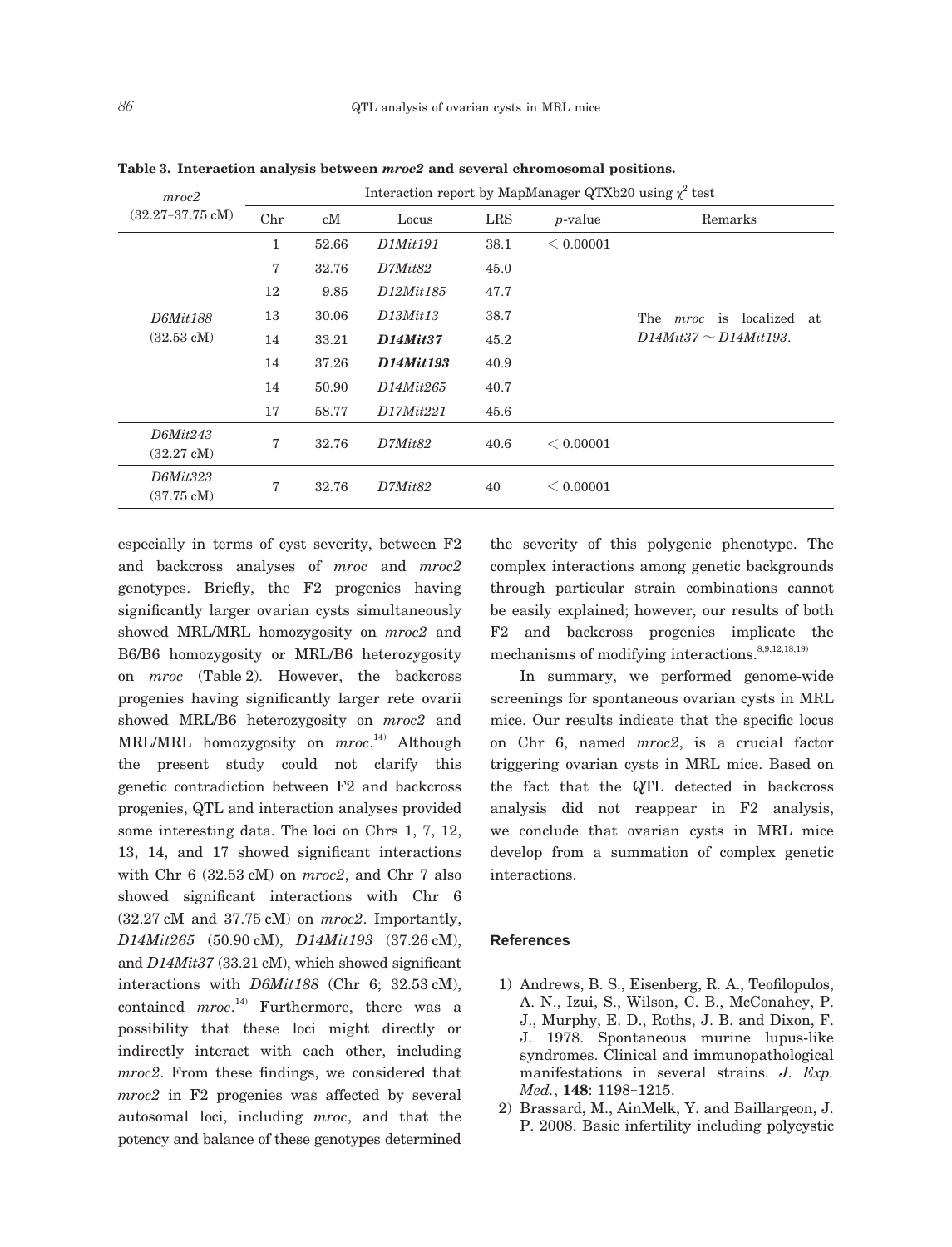ovary syndrome. *Med. Clin. North Am.*, **92**: 1163-1192.

- 3) Burdette, J. E., Oliver, R. M., Ulyanov, V., Kilen, S. M., Mayo, K. E. and Woodruff, T. K. 2007. Ovarian epithelial inclusion cysts in chronically superovulated CD1 and Smad2 dominant-negative mice. *Endocrinology*, **148**: 3595-3604.
- 4) Byskov, A. G. 1975. The role of the rete ovarii in meiosis and follicle formation in the cat, mink, and ferret. *J. Reprod. Fertil.*, **45**: 201-209.
- 5) Byskov, A. G., Skakkebaek, N. E., Stafanger, G. and Peters, H. 1977. Influence of ovarian surface epithelium and rete ovarii on follicle formation. *J. Anat.*, **123**: 77-86.
- 6) Byskov, A. G. 1978. The anatomy and ultrastructure of the rete system in the fetal mouse ovary. *Biol. Reprod.*, **19**: 720-735.
- 7) Dietrich, W. F., Miller, J., Steen, R., Merchant, M. A., Damron-Boles, D., Husain, Z., Dredge, R., Daly, M. J., Ingalls, K. A. and O'Connor, T. J. 1996. A comprehensive genetic map of the mouse genome. *Nature*, **14**: 149-152.
- 8) Iakoubova, O. A., Dushkin, H. and Beier, D. R. 1995. Localization of a murine recessive polycystic kidney disease mutation and modifying loci that affect disease severity. *Genomics*, **26**: 107-114.
- 9) Iakoubova, O. A., Dushkin, H. and Beier, D. R. 1997. Genomic analysis of a quantitative trait in a mouse model of polycystic kidney disease. *Am. J. Respir. Crit. Care Med*., **156**: S72-S77.
- 10) Ichii, O., Konno, A., Sasaki, N., Endoh, D., Hashimoto, Y. and Kon, Y. 2008. Autoimmune glomerulonephritis induced in congenic mouse strain carrying telomeric region of chromosome 1 derived from MRL/MpJ. *Histol. Histopathol.*, **23**: 411-422.
- 11) Kon, Y., Konno, A., Hashimoto, Y. and Endoh, D. 2008. Ovarian cysts in MRL/MpJ mice originate from rete ovarii. *Anat. Histol. Embryol.*, **36**: 172-178.
- 12) Kuida, S. and Beier, D. R. 2000. Genetic localization of interacting modifiers affecting severity in a murine model of polycystic kidney disease. *Genome Res.*, **10**: 49-54.
- 13) Lee, G. H., Bugni, J. M., Obata, M., Nishimori, H., Ogawa, K. and Drinkwater, N. R. 1997. Genetic dissection of susceptibility to murine ovarian teratomas that originate from parthenogenetic oocytes. *Cancer Res.*, **57**: 590-593.
- 14) Lee, S. H., Ichii, O., Otsuka, S., Hashimoto, Y. and Kon, Y. 2010. Quantitative trait locus

analysis of ovarian cysts derived from rete ovarii in MRL/MpJ mice. *Mamm. Genome*, **21**: 162-171.

- 15) Long, G. G. 2002. Apparent mesonephric duct (rete anlage) origin for cysts and proliferative epithelial lesions in the mouse ovary. *Toxicol. Pathol.*, **30**: 592-598.
- 16) MacLachlan, N. J. 1987. Ovarian disorders in domestic animals. *Environ. Health Perspect.*, **73**: 27-33.
- 17) Namiki, Y., Kon, Y., Kazusa, K., Asano, A., Sasaki, N. and Agui, T. 2004. Quantitative trait loci analysis of heat resistance of spermatocytes in the MRL/MpJ mouse. *Mamm. Genome*, **16**: 96-102.
- 18) Nishihara, M., Terada, M., Kamogawa, J., Ohashi, Y., Mori, S., Nakatsuru, S., Nakamura, Y. and Nose, M. 1999. Genetic basis of autoimmune sialadenitis in MRL/lpr lupusprone mice: additive and hierarchical properties of polygenic inheritance. *Arthritis Rheumatol.*, **42**: 2616-2623.
- 19) Nose, M., Terada, M., Nishihara, M., Kamogawa, J., Miyazaki, T., Qu, W., Mori, S. and Nakatsuru, S. 2000. Genome analysis of collagen disease in MRL/lpr mice: polygenic inheritance resulting in the complex pathological manifestations. *Int. J. Cardiol.*, **75**: S53-S61.
- 20) Otsuka, S., Konno, A., Hashimoto, Y., Sasaki, N., Endoh, D. and Kon, Y. 2008. Oocytes in newborn MRL mouse testes. *Biol. Reprod.*, **79**: 9-16.
- 21) Otsuka, S., Namiki, Y., Ichii, O., Hashimoto, Y., Sasaki, N., Endoh, D. and Kon, Y. 2010. Analysis of factors decreasing testis weight in MRL mice. *Mamm. Genome*, **21**: 153-161.
- 22) Singh, R. R. 2005. SLE: translating lessons from model systems to human disease. *Trends Immunol.*, **26**: 572-579.
- 23) Tan, O. L., Hurst, P. R. and Fleming, J. S. 2005. Location of inclusion cysts in mouse ovaries in relation to age, pregnancy, and total ovulation number: implications for ovarian cancer? *J. Pathol.*, **205**: 483-490.
- 24) Upadhyay, S., Luciani, J. M. and Zamboni, L. 1979. The role of the mesonephros in the development of indifferent gonads and ovaries of the mouse. *Ann. Biol. Anim. Biochem. Biophys.*, **19**: 1179-1196.
- 25) Vuzquez, M. D., Bouchet, P., Mallet, J. L., Foliguet, B., Gérard, H. and LeHeup, B. 1998. 3D reconstruction of the mouse's mesonephros. *Anat. Histol. Embryol*., **27**: 283-287.
- 26) Wartenberg, H. 1982. Development of the